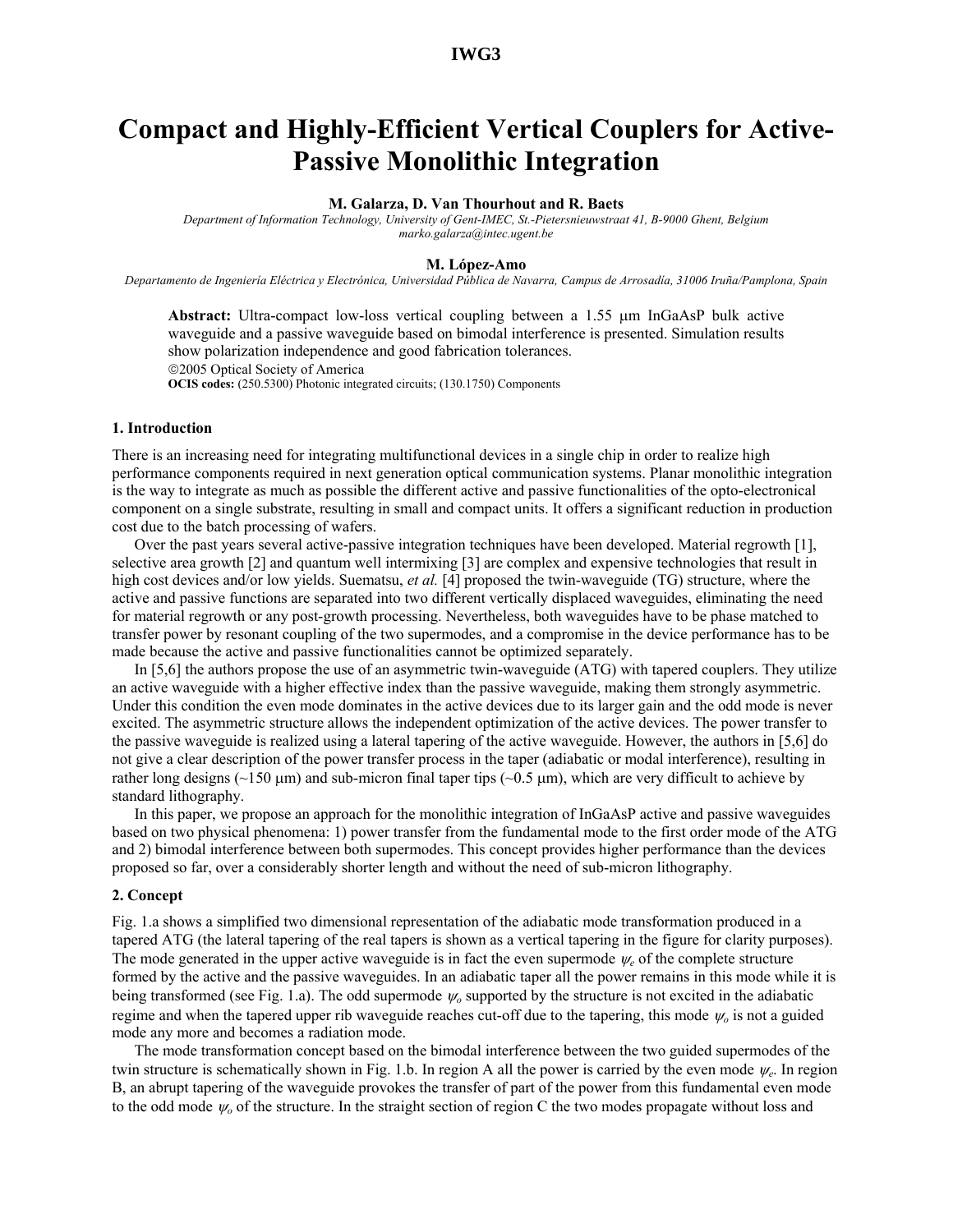

Fig. 1. (a) In the adiabatic mode transformation concept, the even supermode of the taper is smoothly transformed into the passive mode without loosing any power. (b) In the bimodal interference taper concept the fundamental supermode transfers power to the odd one and the interference between them couples the field in the passive waveguide.

interfere. At the beginning of region C the field is concentrated in the upper active waveguide, but when the supermodes reach the coupling length (when their phase difference  $\Delta \phi = \pi$ ), the power is concentrated in the lowerpassive waveguide and matches perfectly the mode of the individual passive waveguide.

The technique used to transfer power from the even eigenmode  $\psi_e$  to the odd one  $\psi_o$  can be understood by coupled mode theory. It is assumed that the transfer of power from the fundamental mode of a non-adiabatic taper will be predominantly to the higher order mode with a propagation constant closest to that of the fundamental mode [7]. Here this power-receiving mode is the odd supermode <sup>ψ</sup>*o*. Therefore, by using a taper slope larger than the critical slope in region B we force the power transfer between the fundamental even mode <sup>ψ</sup>*e* and the odd mode <sup>ψ</sup>*<sup>o</sup>* [8]. Simulations show that this transfer can be performed without losing power to radiating modes.

### **3. Design**

The ATG structure consists of a 200 nm-thick and 2.5  $\mu$ m-wide active bulk core of quaternary material for emission at 1.55 µm (Q1.55) grown over a 500 nm-thick interlayer of InP and a 375 nm-thick passive core with an energy gap cutoff wavelength of  $\lambda_g = 1.25 \mu m$  (Q1.25). The width of the passive underlying waveguide is 3.4  $\mu$ m (see Fig. 2).

A commercial 3-D complex mode solver (Fimmwave) and a fully vectorial 3D propagation tool (Fimmprop) [9] were used to design the coupler. The initial width  $w_i$  is defined by the width of the active section, which is 2.5  $\mu$ m. Therefore, the length  $L_i$  and the final width  $w_b$  of the sharp tapering, for which the top wave is synchronously coupled with the lower wavegude, have to be determined. At an active waveguide width  $w_b = 1 \mu m$ , the effective indices of the two guides are closely



Fig. 2. Schematic diagram of the lateral tapering in a compact taper based on bimodal interference. Transversal field distributions for a propagation run at point  $a, b, c$  are also shown.